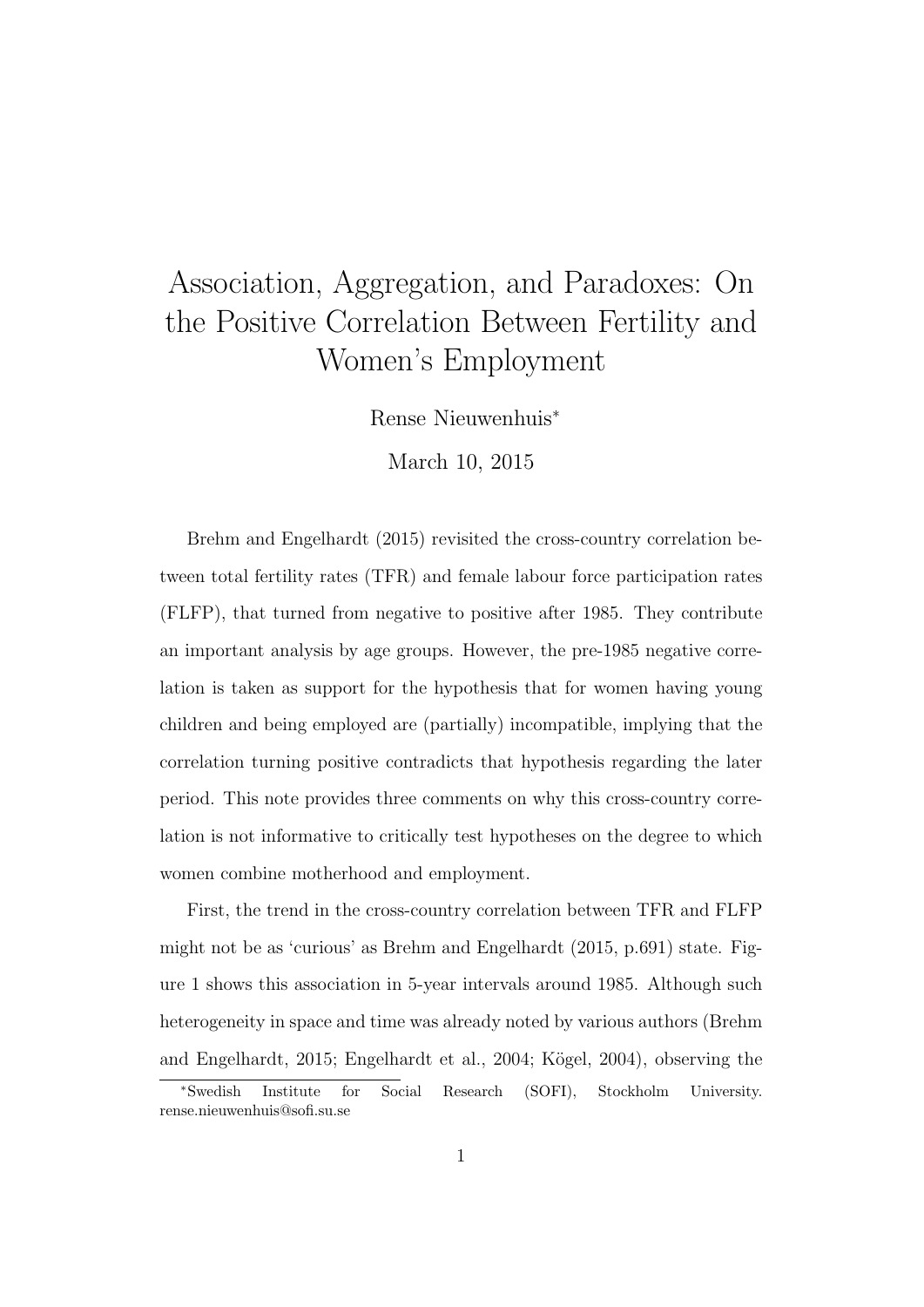country-specific trajectories is informative. The Nordic countries initially showed low TFR and high FLFP, and little change over time. Mainly southern European countries drove the change in the correlation, due to their marked drop in fertility combined with a relative small increase in female employment. The cross-country correlation turned positive, but these trajectories do not support the notion that within countries higher fertility was associated with more employment.



Figure 1: Trends in the Association Between TFR and FLFP. Source: Comparative Family Policy Database, Gauthier (2010)

My second comment pertains to aggregation paradoxes. Associations have been observed to paradoxically change at different levels of aggregation (Pearson, 1896; Galton, 1896; Yule, 1903), which was popularised by (Simpson, 1951, For more details, see: Nieuwenhuis (2014)). Mittal (1991)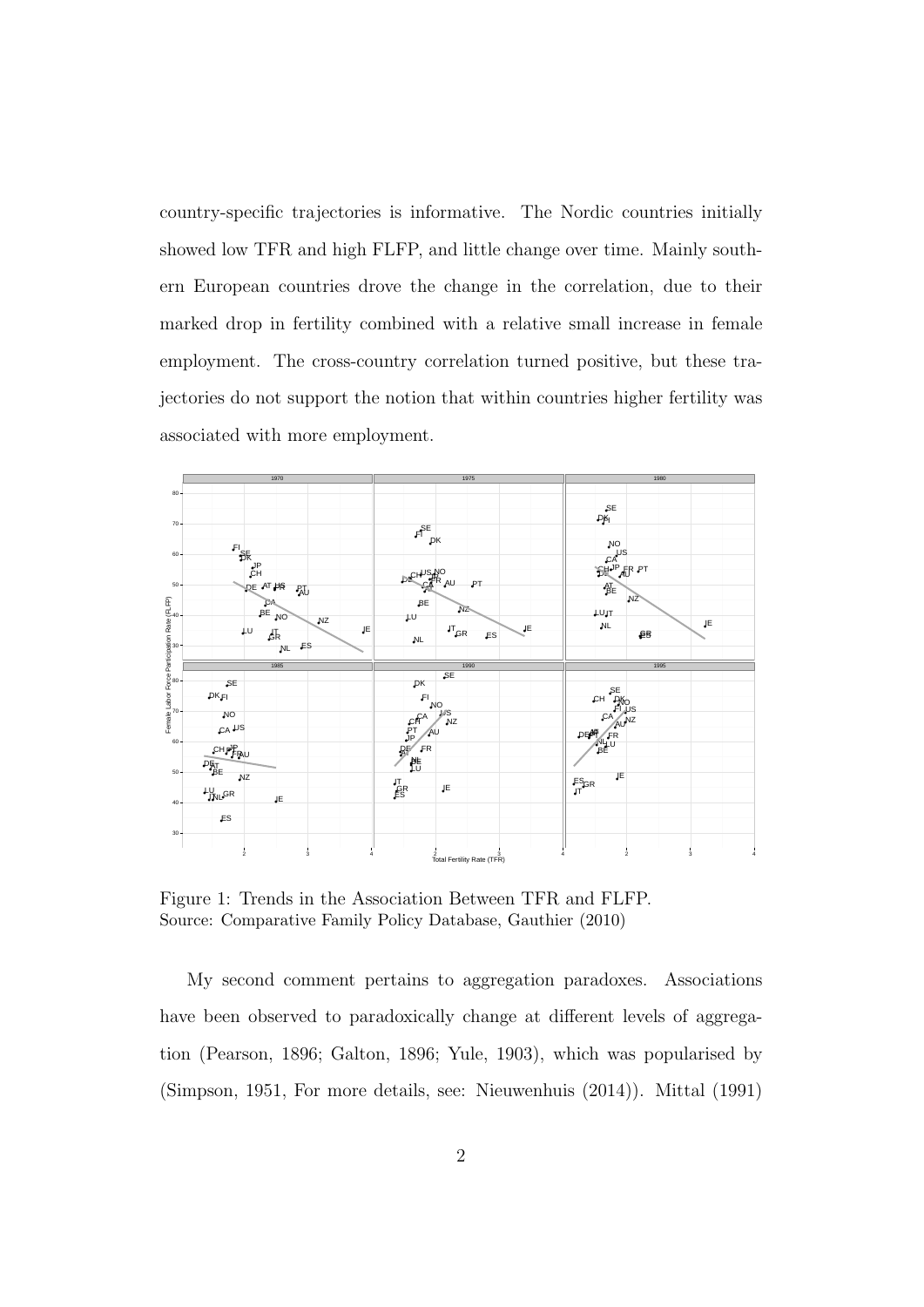summarized that a positive correlation at the macro-level can coexist with no correlation (A. Association Paradox), a reversed correlation (B. Reversal Paradox), or a weaker/stronger correlation (C. Amalgamation Paradox) on the micro level. This is illustrated in Figure 2, and suggests that the positive association between TFR and FLFP can be observed together with positive, negative, or no association between motherhood and employment on the individual level.



Figure 2: Schematic Representation of Three Aggregation Paradoxes

Third, Nieuwenhuis et al. (2012) used micro-level survey data to study the association between motherhood and employment at the individual level, covering 18 OECD countries from 1975 to 1999 (see also : Matysiak and Vignoli, 2008). They found that the negative association between motherhood and employment decreased somewhat over time, but in no country turned positive. Moreover, a great variety in trends across countries was found, with the association becoming less negative in for instance the Netherlands and Ireland, being stable and only weakly negative in the Nordic countries, and becoming more negative in Germany and Portugal. This variety in trends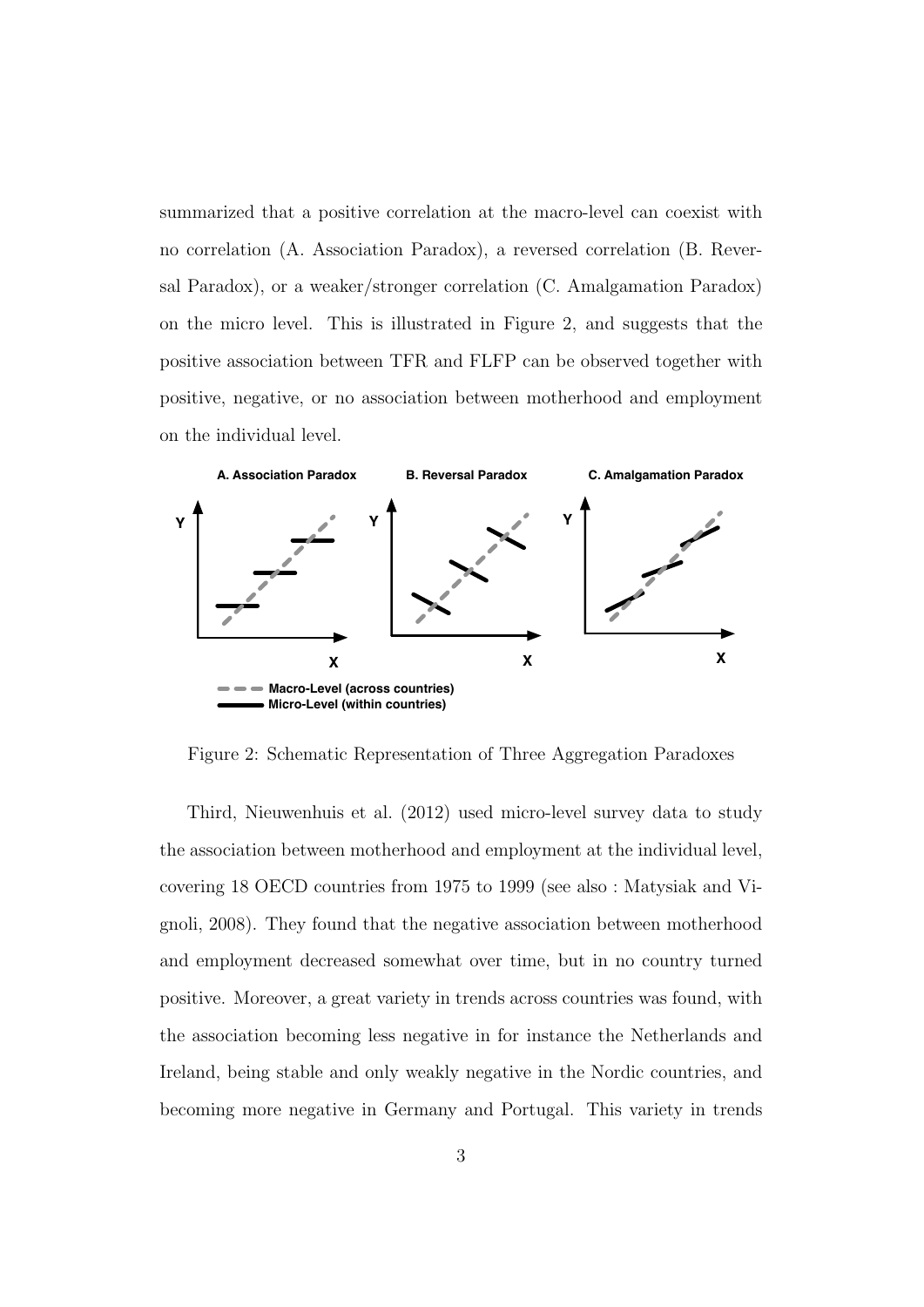within countries cannot be observed using country-level data.

## Conclusion

From the positive cross-country correlation between TFR and FLFP it cannot be inferred to what extent motherhood and employment are (in)compatible. This suggests that it is more fruitful to advance scholarship on the compatibility of motherhood and employment using cross-nationally comparable micro-level data.